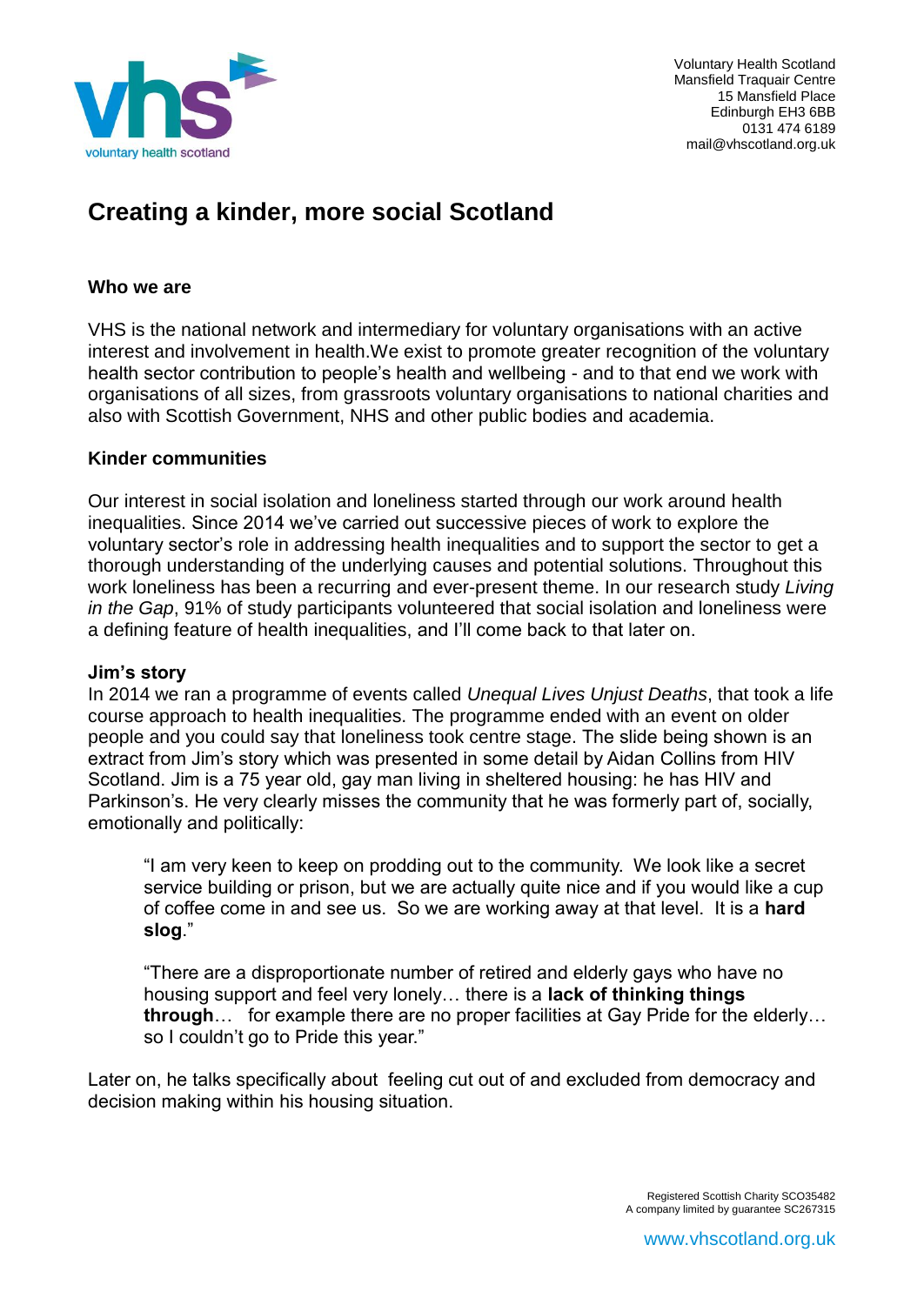I've highlighted Jim's story because it seems to me his isolation is not resolvable by more or different 'services' - what he is saying is that he wants to give, not receive – he wants to get people in for a cup of coffee but also go out and still be part of a community where he felt at home and where he knows he can still make a difference. His frustration is at the barriers to this, at the lack of facilitation or enablement of that happening.

At our conference on loneliness and health last November, Linda Bates of Ash Scotland said that the key to stamping out unwanted loneliness is to create a more generous, inclusive and outward looking Scotland. We know that the word 'loneliness' is problematic and stigmatising, so either we do something to de-stigmatise it or we create a new vocabulary about social connectedness and kinder communities.

#### **The power of everyday relationships**

Last year Carnegie UK Trust and JRF published *Kinder Communities: the power of everyday relationships.* The author, Zoe Ferguson, set out to explore the evidence on the impact of everyday relationships and kindness on individual and societal wellbeing and community empowerment.

One of the exercises described in the report involved JRF asking a group of people to keep diaries, logging every daily interaction that involved giving or receiving help and support. What happened was that the very act of noticing even small acts of kindness gave people new insight into their relationships. Some people realised they were more connected than they thought and some realised that the people they relied on weren't those they would have immediately have thought of. So there is a power in even 'just noticing' how we exchange small kindnesses, and that is something that a national strategy can build on.

This certainly seems to be something that the people behind *International Happiness Day* understand. On Monday morning I received a 'small kindness' in the form of *International Happiness Day* greetings from Keith Whimbles who, as CEO of the Voluntary Action Fund, delivered the Social Isolation and Loneliness Fund.

At VHS's most recent workshop on loneliness and health, James Jopling of The Samaritans suggested that what we need is a national campaign or movement called 'Meet Me', modelled on the See Me campaign to end mental health stigma. At the same event some of us were wearing badges from the Jo Cox Commission on Loneliness that said *'Happy to Chat'*, and the idea of a social movement built around *'Meet Me'* really resonated - not least because the phrase works for whoever is using it, whether it is a health care practitioner, volunteer or Jim inviting you in for a cup of tea in his sheltered housing.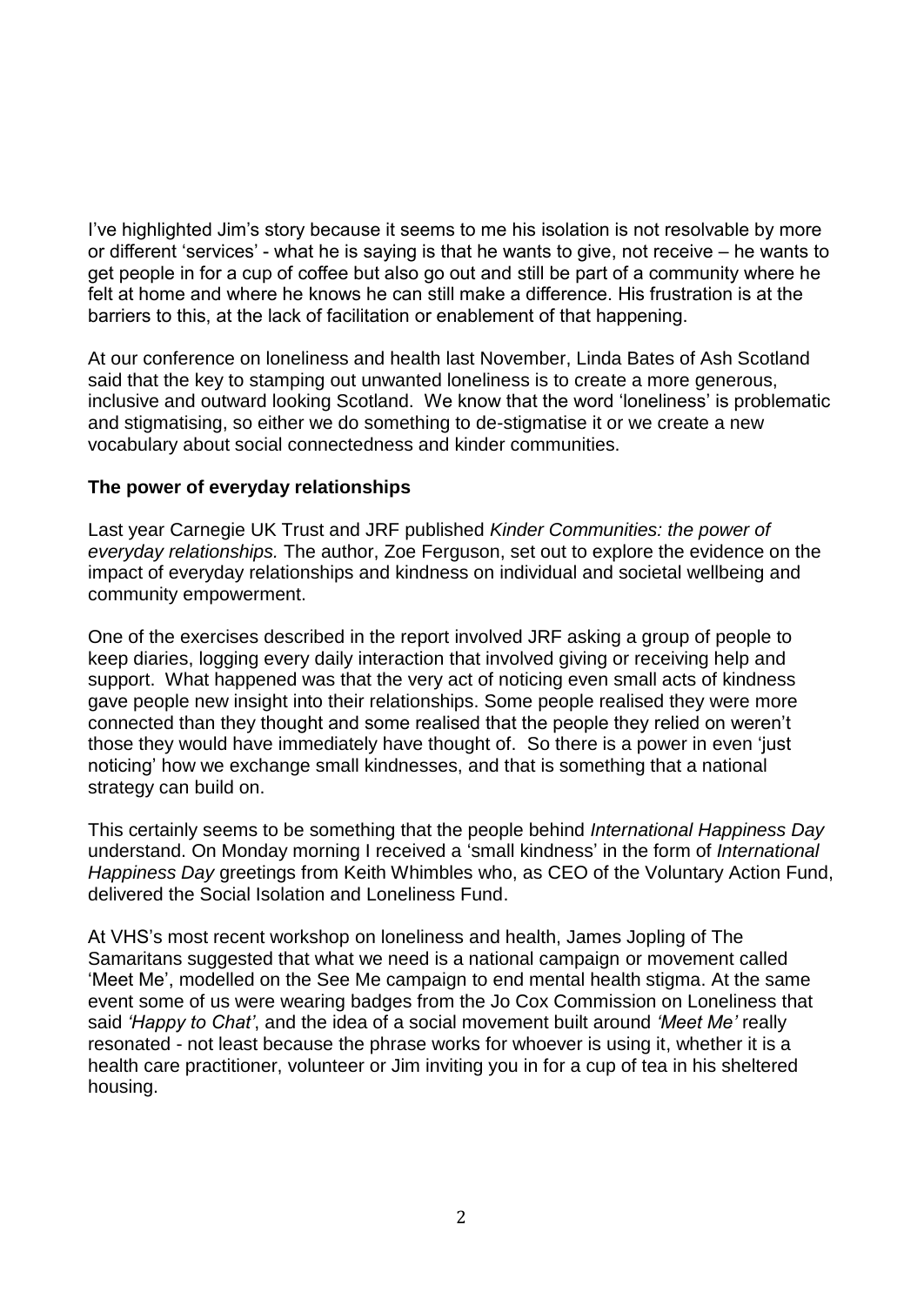# **Golden and invisible threads**

Volunteering is a crucial element in any discussion about kinder, more social communities, because volunteering is about reciprocal relationships. Cabinet Secretary for Communities, Social Security and Equalities Angela Constance MSP's description of volunteering as the golden thread of Scottish life has received a lot of attention, and our colleague Alan McGinley at Arthritis Care has pointed out that the voluntary sector itself can be described as an invisible thread running throughout communities.

In this same vein, the voluntary organisation Cope Scotland is leading very interesting work at a grassroots level under the banner of '*Save the Smile'.* Cope works with local communities in West Glasgow, mainly across Drumchapel, to promote health & wellbeing and challenge inequalities and to support improvements in services aimed at the prevention of ill health and self management. Over ten years they have woven a comprehensive web of invisible and golden threads across West Glasgow, partnering with other local voluntary organisations, churches, their local Deep End GPs, and Glasgow Life, amongst others.

Cope's starting point for *Save the Smile* was actually obesity, something they knew was a health issue for the community - but through community consultation they rapidly realised that obesity is a very stigmatising term. So they dropped all reference to obesity and set out to support people to feel good about themselves, to get involved in changing things at a community level and in so doing to take steps to improve their individual health.Under the banner of *Save the Smile* Cope has triggered a wide range of activities to connect people of all ages across the community. They have trained people as laughter yoga instructors to take laughter into the community, started photographic asset mapping of what people say makes them happy, and held discussion groups to feed into the design of the new Scottish social security system. They are training volunteers to get the skills and confidence to run singing groups in older adult facilities.

*Save the Smile* is not an initiative focused on older people, it is cross generational and inter-generational. It is about creating a kinder community across Drumchapel and beyond, where the invisible threads of relationships are made stronger and where older people will be both beneficiaries and contributors. Cope's next step is to develop a signposting tool so people know where they can get support to help "get their smile back" as they put it.

## **Giving and receiving**

At the heart of the JRF daily diary-of-kindness exercise was the understanding that social connection is two way, it's about giving and receiving: there is a person at either end of the thread, it can never simply be a one way thread. Some years ago I worked for CSV, now Volunteering Matters, and was involved in the development across Scotland of its Retired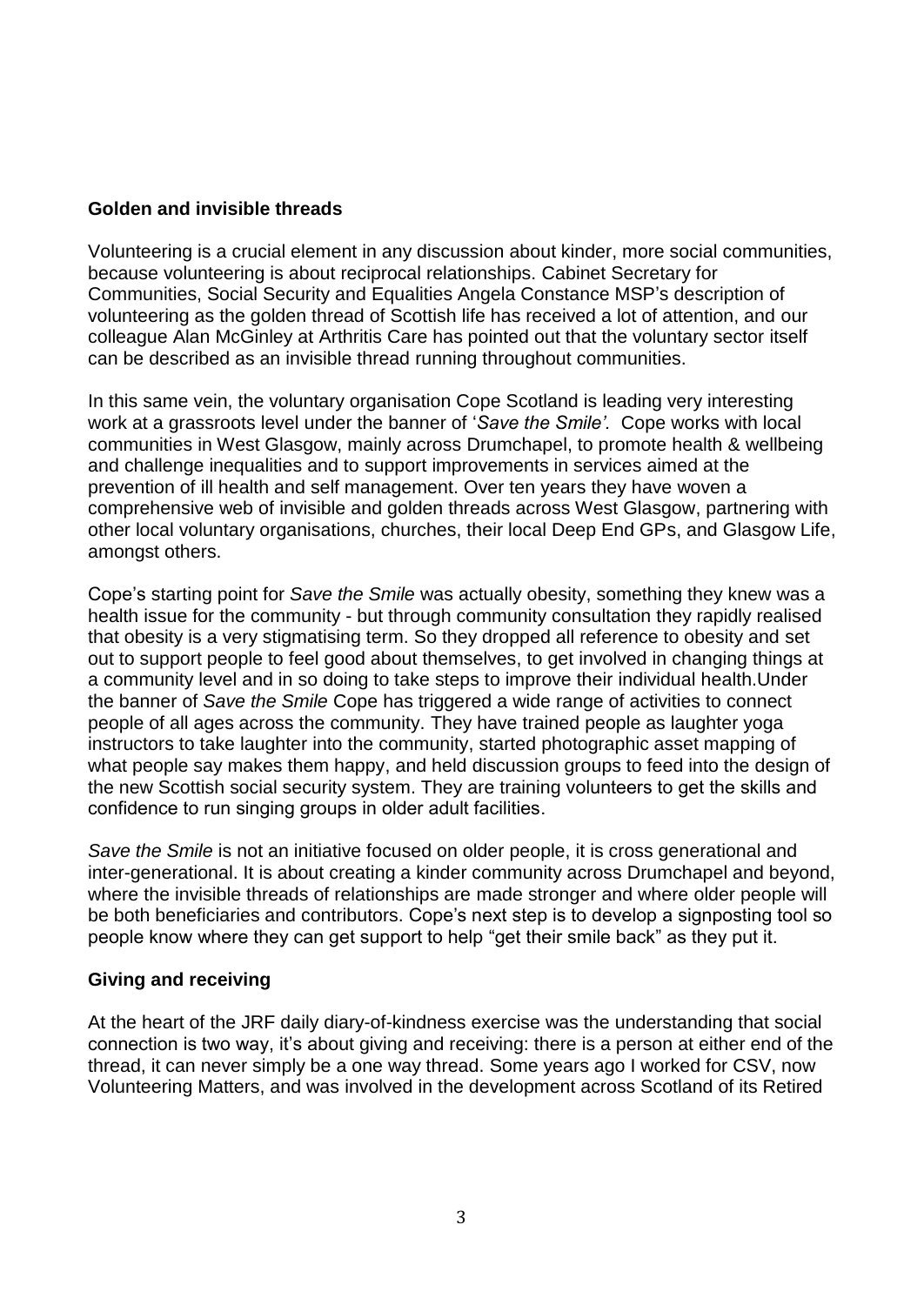and Senior Volunteer Programme. RSVP enabled older people to spot unmet needs in their community and develop volunteering solutions to those needs.

One of the areas that developed very rapidly were RSVP knitting groups, often involving very elderly women in residential care or sheltered housing. The majority were frail, with limited mobility or dependent on wheelchairs, and many were in their 80s and 90s. They knitted premature baby clothes for hospitals and tiny blankets for still-born babies to be held by their parents, and they knitted trauma teddies for local fire services to hand out to children caught up in emergencies. They also knitted other garments to send to charities working in international development. Older men were involved, mainly collecting and delivering the knitted articles, though there was the occasional knitter. From time to time there would be social events, to enable volunteers to visit their local hospital or fire service and be thanked in person, and there was wider recognition through press publicity.

You will understand immediately the many ways in which this was an initiative that successfully addressed loneliness, by enabling these older women (and men) to use their skills and interests - to literally use threads to connect with other generations and communities, to stop feeling invisible and instead feel noticed and valued.

# **Living in the Gap**

*Living in the Gap* was a national research project funded by NHS Health Scotland in 2014, that enabled us to explore the voluntary sector's understanding of and involvement in addressing health inequalities. We published the report in 2015 and it still represents the best evidence base about the voluntary sector's approach health inequalities. It presents the results of an electronic survey of 160 voluntary organisations and 10 case studies.

Whereas official NHS and government statistics tended at the time to focus on shortened life expectancy in any discussion on health inequalities, our study deliberately asked organisations to describe people's lived experience of health inequalities. So in response to that question, an astonishing 91% of survey respondents volunteered the view that social isolation and loneliness were defining factors in health inequalities, both as cause and effect, and as a cost to both the individual and society. 36% of study respondents were organisations working with older people and at least half of the ten case studies had some kind of focus on older people – for example, Kincardine and Deeside Befriending, MS Therapy Centre Lothian, Fife Society for the Blind, and Argyll Voluntary Action.

## **Something to Eat Someone to Eat With**

The theme of kinder, more inclusive and outward looking communities came through in all the *Living in the Gap* case studies, including the one on North Glasgow Community Food Initiative. They work with people living in poverty across Springburn, Milton and Royston, supporting individuals to address the issues underpin poor nutrition, through education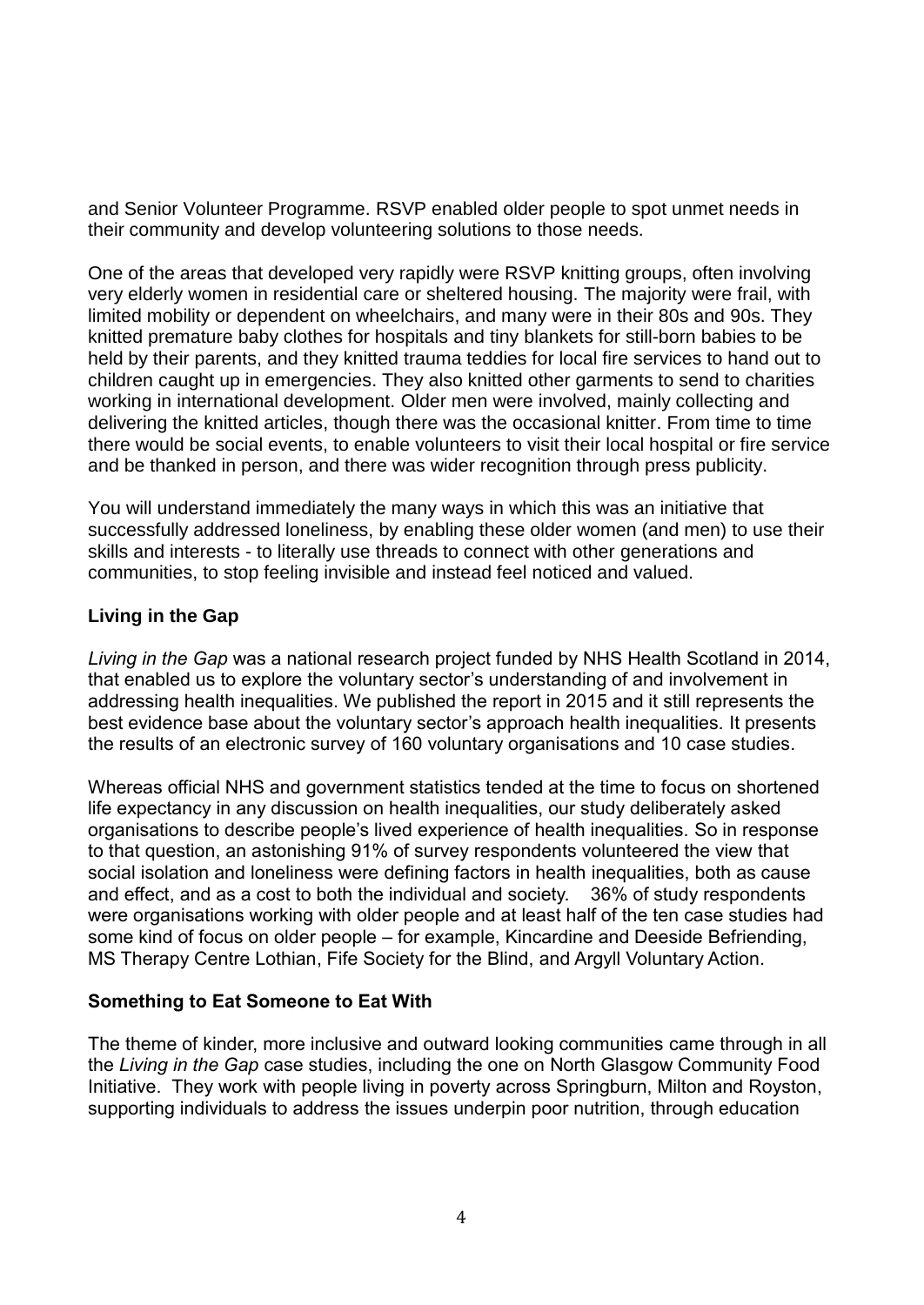and improved access to affordable food, but also working to tackle more upstream factors which they describe as low levels of social capital and democratic engagement. They work in partnership with local resident associations, churches and schools to provide all the activities you would expect from a food centred initiative, including fruit and vegetable barras, community gardening, cookery courses and community events.

Their strapline could well be the phrase used by Edinburgh Cyrenians: *Something to Eat, Someone to Eat With*, which neatly describes the fact that good nutrition isn't simply a matter of food, it's intimately connected to social relationships and vice versa.

"Healthy-food" work in the third and community sectors is a rapidly developing area, ranging from initiatives such as Cyrenians' Fare Share through to community events like the annual Big Lunch, and with a wide range of food growing, cookery and community cafes in between. A lot of this work is intergenerational and it is as much about regenerating communities, building social capital and developing individual resilience as it is about good nutrition, so I think food is a really important area for the national strategy to think about and incorporate.

## **Everyone's business**

The National Conversation on *Creating A Healthier Scotland* included a contribution, via Befriending Networks in Inverness, of a 96 year old man whose motto is 'To Talk is to Live'.

Last week the Royal College of Physicians debated how to make the NHS more compassionate. A key challenge explored was how to ensure health practitioners have the disposition, skills and time for "compassionate noticing" that results in action to address – amongst other things - social isolation.

You won't be surprised to know that *Realistic Medicine* featured strongly in this discussion and the CMO's now familiar example of what not to do was repeated – the elderly man who wanted a grab rail outside his front door so he could chat to neighbours, but instead he was given a knee replacement - and still can't stand at his door and talk as the grab rail never materialised. His medical problem was fixed by the NHS, but no-one ever took the time for compassionately noticing what he really wanted, and his loneliness remained.

The *Kinder Communities* report quotes a study carried out in Glasgow in 2012 where people living in three high rise estates said that improving personal relationships was more important to their wellbeing than the quality of housing and the environment. And in 2015 the Office of National Statistics similarly found that personal wellbeing is higher amongst people who talk to their neighbours. Our built environment, community safety and green space all have a role to play in tackling social isolation, and this is something we are exploring at the moment through the CPG on Health Inequalities and through our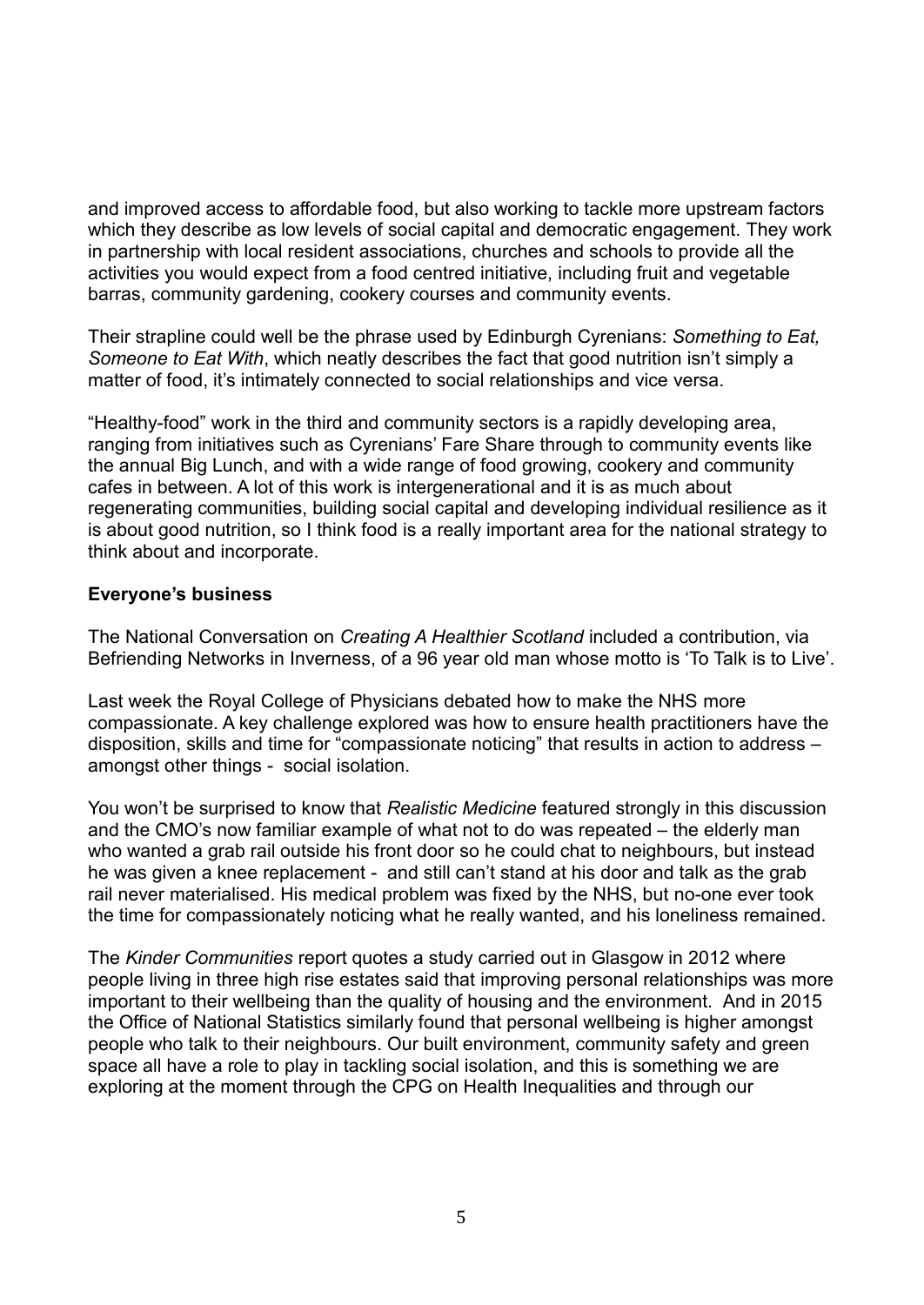involvement in the *Our Natural Health Service* initiative being led by Scottish Natural Heritage.

Creating kinder, more inclusive but outward looking communities seems to be gathering momentum and it is something that should be everyone's business. In the Creating a Healthier Scotland conversation people called for a return to strong community values, with more spaces for local people to come together, more befriending services and more peer support.

# **What is VHS doing?**

VHS and all the organisations in our network are trying to make kinder communities and more compassionate services our business, and to work with our funders and partners to ensure it is their business too.

We have just completed a study for the Scottish Government, mapping the extent of community link worker approaches in Scotland. This work was commissioned by the government to help inform and shape their development of a national programme of 250 CLWs.

We are on the National Advisory Group of the Scottish Public Health Network, a group that has just started looking at the issue of loneliness and public health, taking a lead from the NHS Highland report.

We are also on the Scottish Impact and Advisory Board for the Drink Wise Age Well initiative, and have helped to promote what it is doing more widely.

We are carrying out a project to explore and promote good practice in third sector led volunteering in NHS settings – Clear Pathway - and are holding a conference in September that will widen this theme to include volunteering in health and social care.

We are in a loose collaboration with Befriending Networks, British Red Cross and Chest Heart and Stroke Scotland in relation to the development of the national strategy, where we are doing our best to ensure that Scottish Government engages as fully as possible with our sector

We have produced a set of briefing papers, key messages and postcards that capture the issues and views of the voluntary health sector on loneliness and health, and I'd be happy to share these with you electronically.